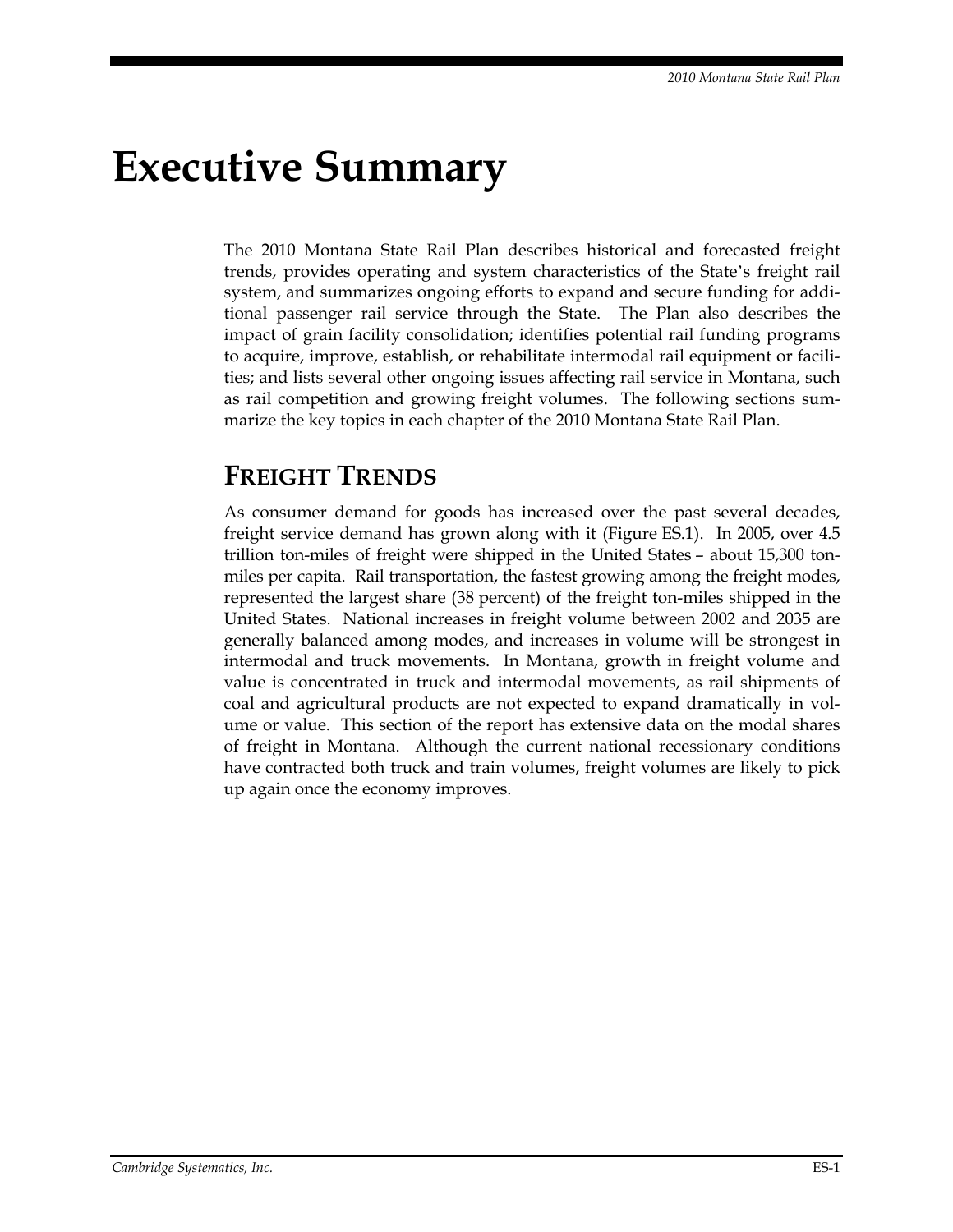

**Figure ES.1 U.S. Combination Truck Vehicle-Miles and Train-Miles** 

By 2035, total freight tonnage in Montana is projected to increase by 101 percent to 216.8 million tons. In both 2002 and 2035, truck shipments account for the largest share of within-state tonnage, with rail transport a distant second. The majority of freight shipped to Montana is similarly split between truck and rail. However, rail dominates from-state tonnage and is expected to account for 81 percent of exports from the State in 2035. This reflects the fact that rail is the preferred mode for transporting basic bulk commodities produced by Montana's mining and agricultural industries.

Montana is situated on a trade corridor that links the midwestern and northwestern port markets. As a result, there is significant demand for throughbound rail service. Table ES.1 shows that almost three quarters of all rail freight by revenue passes through the State, hauling high-value interurban shipments and bulk commodity shipments originating elsewhere. Shipments originating from Montana account for most of the remainder (22 percent by revenue). Rail trips terminating in Montana (3 percent by revenue) and those completely contained within the State (1 percent by revenue) make up smaller shares of the total, reflecting the State's relatively low population and status as a net exporter of goods shipped by rail. Most higher-value (i.e., finished) goods produced and consumed in the State rely on truck traffic.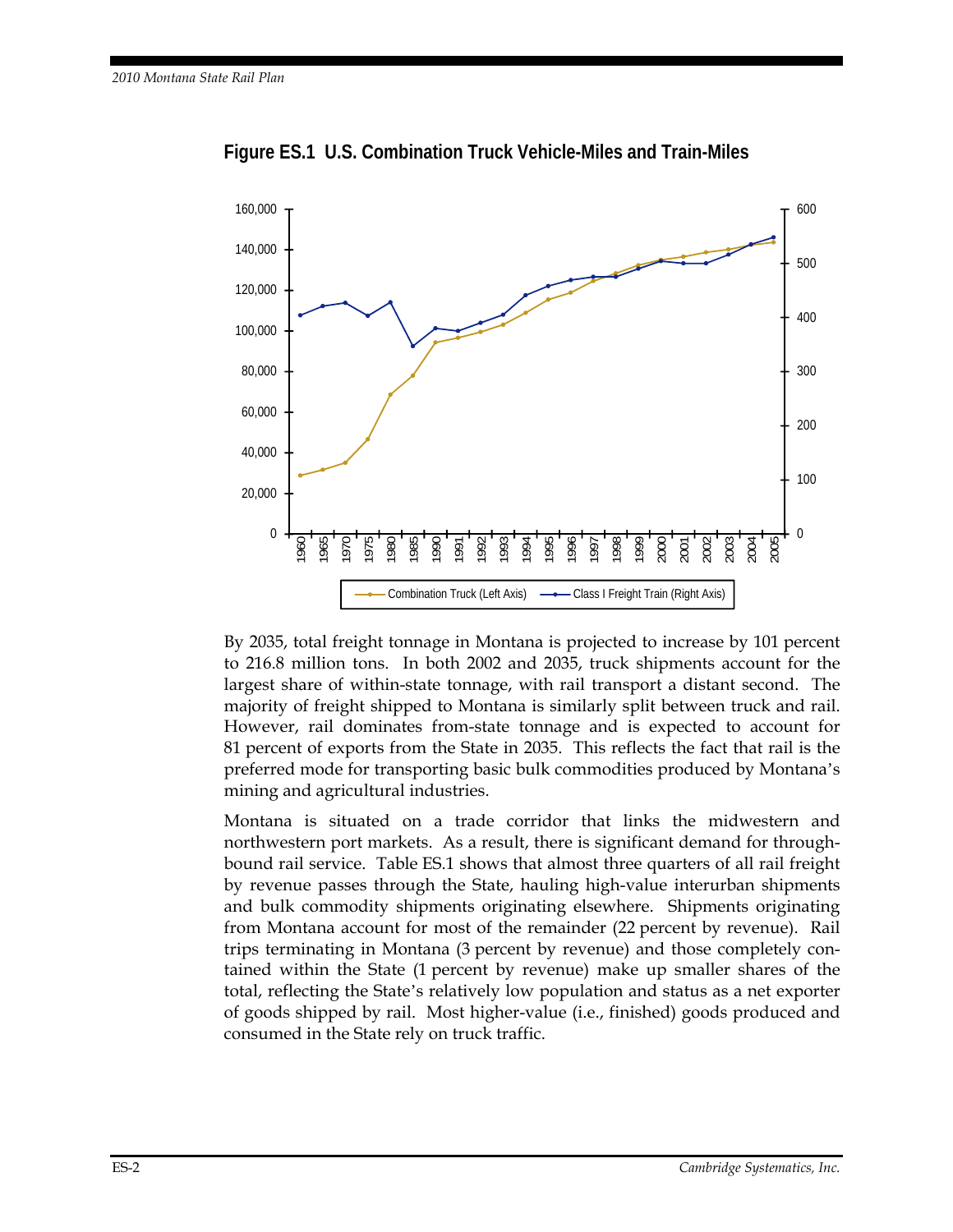| Trip Type               | Tonnage (Millions) | Revenue (Millions Dollars) |
|-------------------------|--------------------|----------------------------|
| Through Trips           | 56.4               | \$2,673.9                  |
| Originated Trips        | 42.0               | \$800.4                    |
| <b>Terminated Trips</b> | 2.8                | \$94.5                     |
| Intrastate Trips        | 2.1                | \$20.4                     |
| Total                   | 103.4              | \$3,589.0                  |

**Table ES.1 Summary of Rail Freight Tonnage and Revenue by Trip Type** 

Source: Cambridge Systematics analysis of STB waybill sample data.

Measuring in tonnage alters the picture slightly, primarily because of the high amount of bulk commodities shipped by rail from Montana, such as coal, minerals, metallic ores, and cereal grains. Through trips account for 54 percent of the total tonnage, while 41 percent originates in the State. This section of the report describes in greater detail the rail traffic originating and terminating in Montana and traffic moving through the State.

Of rail shipments originating in Montana, coal accounts for 71 percent of the tonnage, followed by farm products (15 percent), petroleum or coal products (5 percent), with all other commodities less than 10 percent of tonnage. Coal accounts for 48 percent of the value of rail shipments originating in Montana, followed by farm products (24 percent), petroleum and coal products (10 percent), lumber and wood products (10 percent) and all other commodities less than 8 percent. This difference in volume and value indicates that farm products (particularly wheat) are a high-value product for Montana rail shippers. The top states receiving rail traffic are Minnesota, Wisconsin, Washington, and Oregon. Three of these states have export ports that distribute Montana products.

Of rail traffic moving through Montana (the majority of shipments moving in the State), intermodal/miscellaneous mixed shipments and farm products comprise the two highest value commodities (each are 25 percent of total value), followed by lumber/wood products. In terms of tons, farm products are the largest commodity (37 percent of volume), followed by intermodal/miscellaneous mixed shipments (19 percent), lumber/wood products (9 percent). The Pacific Basin ports in Washington and Oregon are the prime origins or destinations for through rail traffic by value, including Washington-Illinois (both ways), Minnesota to Washington and South Dakota to Washington. The largest state pairs by tons are Minnesota to Washington and South Dakota to Washington. Data indicates that other movements (almost 50 percent of value and 45 percent of tons) are generally from West Coast states and the Midwest and Mountain West, and from states and Canada.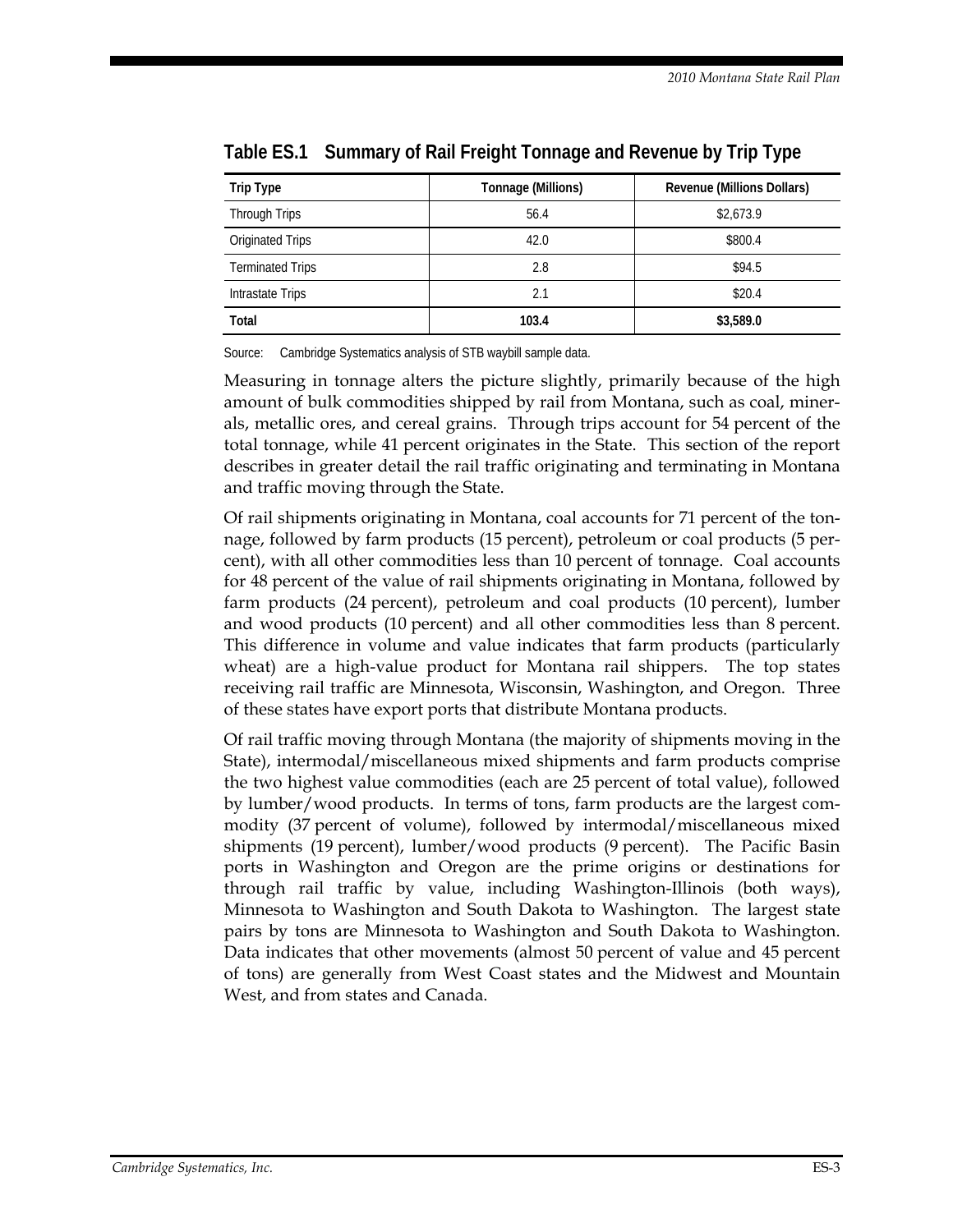Forecast population growth (greater than 60 percent from 2005 to 2030 in some counties) will increase the size of local consuming markets in Montana, further increasing the demand for freight transportation. Figure ES.2 shows population change in Montana counties from 2005 to 2030. Through-rail freight - which is the largest component of rail movements in Montana by both weight and value will also expand as population, production, and distribution centers on the West Coast and Midwest grow. Overall, these trends point to long-term growth in demand for freight rail service in Montana.



### Figure ES.2 Projected Population Change 2005-2030 **By County**

Census and Economic Information Center, Montana Department of Commerce, analysis by NCS Data Source: Services, 2007.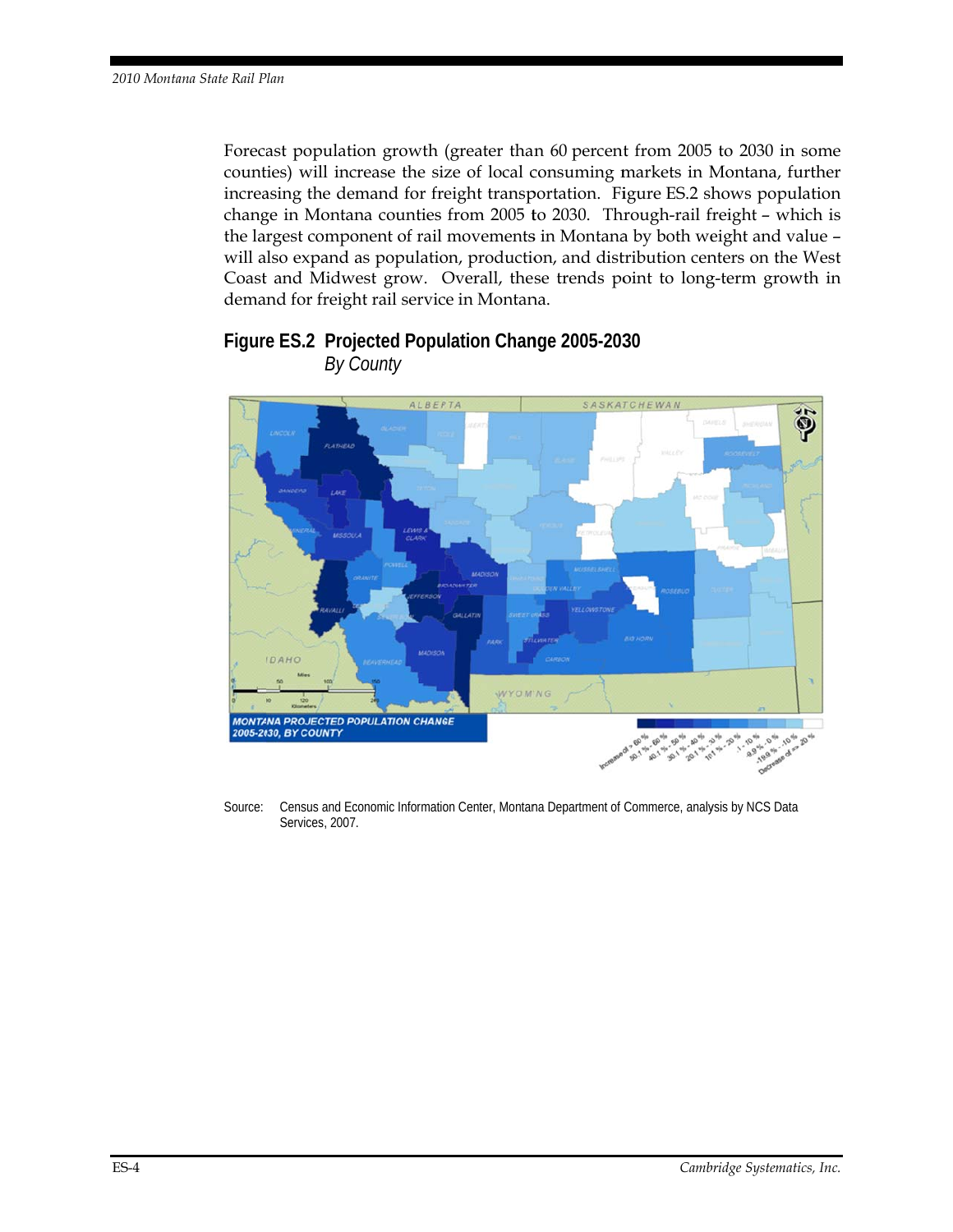# **STATE RAIL PLANNING**

In 2006, eight freight railroads operated 3,270 rail miles in Montana. Combined, Montana's railroads carried over 2.1 million total carloads, accounting for nearly 110 million total tons of freight, in 2006.1 Table ES.2 summarizes the rail miles contributed by each carrier and Figure ES.3 illustrates the State's freight railroad network. This section of the report describes each subdivision of Burlington Northern Santa Fe (BNSF) and Montana Rail Link railroads, and maps and describes each other railroad operating in the State.

|                                      | Miles of Railroad Operated in Montana |       |       |
|--------------------------------------|---------------------------------------|-------|-------|
|                                      | 2000                                  | 2005  | 2006  |
| <b>BNSF Railway</b>                  | 2,135                                 | 1,983 | 1,942 |
| <b>Union Pacific</b>                 | 125                                   | 125   | 125   |
| <b>Class I Railroads Total</b>       | 2,260                                 | 2,108 | 2,067 |
| Dakota, Missouri Valley, and Western | 57                                    | 58    | 58    |
| Montana Rail Link                    | 812                                   | 807   | 807   |
| <b>Regional Railroads Total</b>      | 869                                   | 865   | 865   |
| Central Montana Rail                 | 87                                    | 88    | 88    |
| Mission Mountain Railroad            | N/A                                   | 39    | 39    |
| Yellowstone Valley Railroad          | N/A                                   | 186   | 186   |
| Montana Western Railway              | 59                                    | N/A   | N/A   |
| Butte, Anaconda and Pacific Railway  | 69                                    | 25    | 25    |
| <b>Local Railroads Total</b>         | 215                                   | 338   | 338   |
| <b>Network Total</b>                 | 3,344                                 | 3,311 | 3,270 |

#### **Table ES.2 Montana Railroad Statistics**

Source: 2005 and 2006 data from the Association of American Railroads, 2000 data from the 2000 Montana State Rail Plan Update.

Note: Miles operated includes trackage rights. One mile of single track is counted the same as one mile of double track.

<sup>1</sup> Association of American Railroads, Railroad Service in Montana 2006, June 2008. Available at: http://www.aar.org/PubCommon/Documents/AboutTheIndustry/ RRState\_MT.pdf.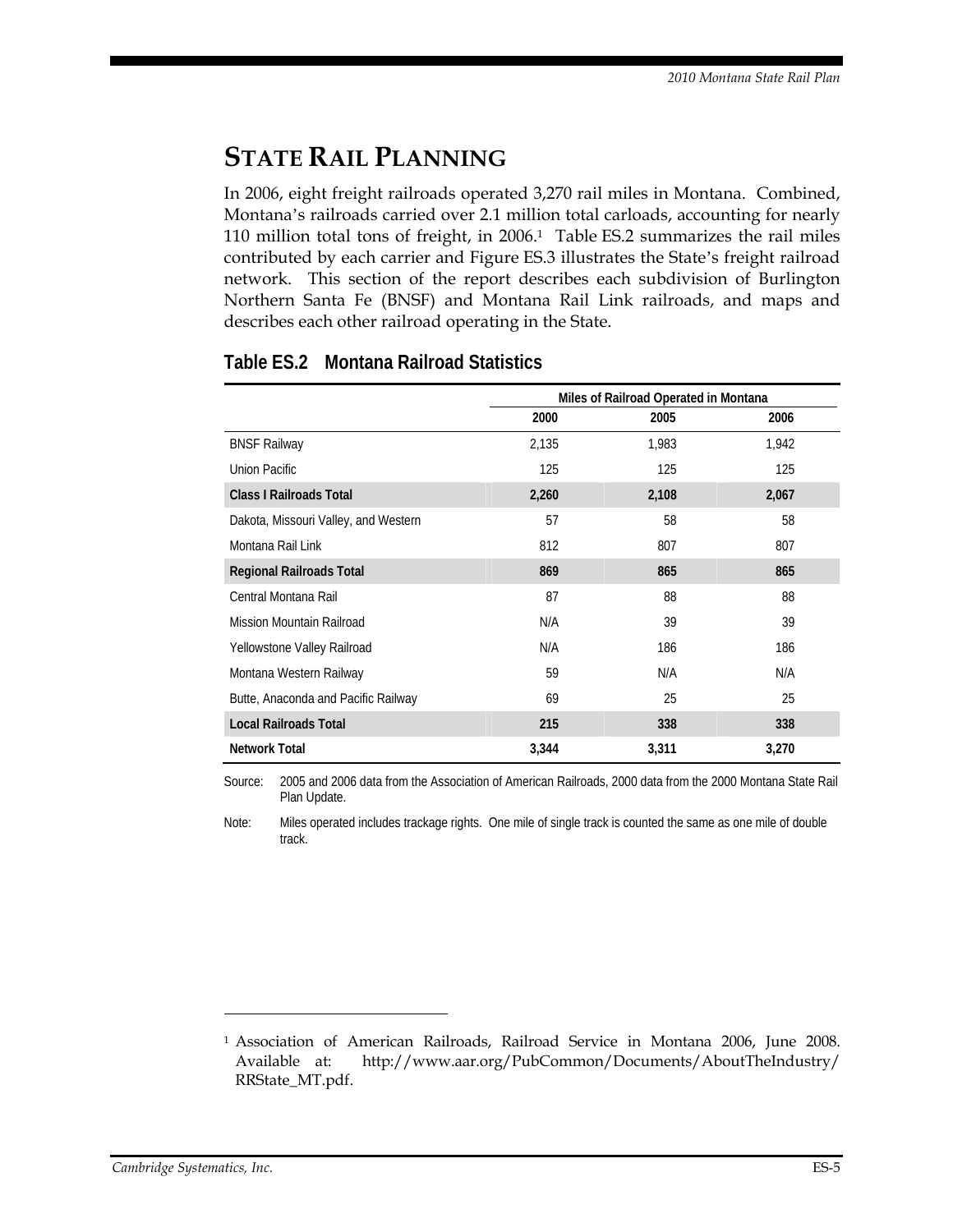### Figure ES.3 Montana Rail System

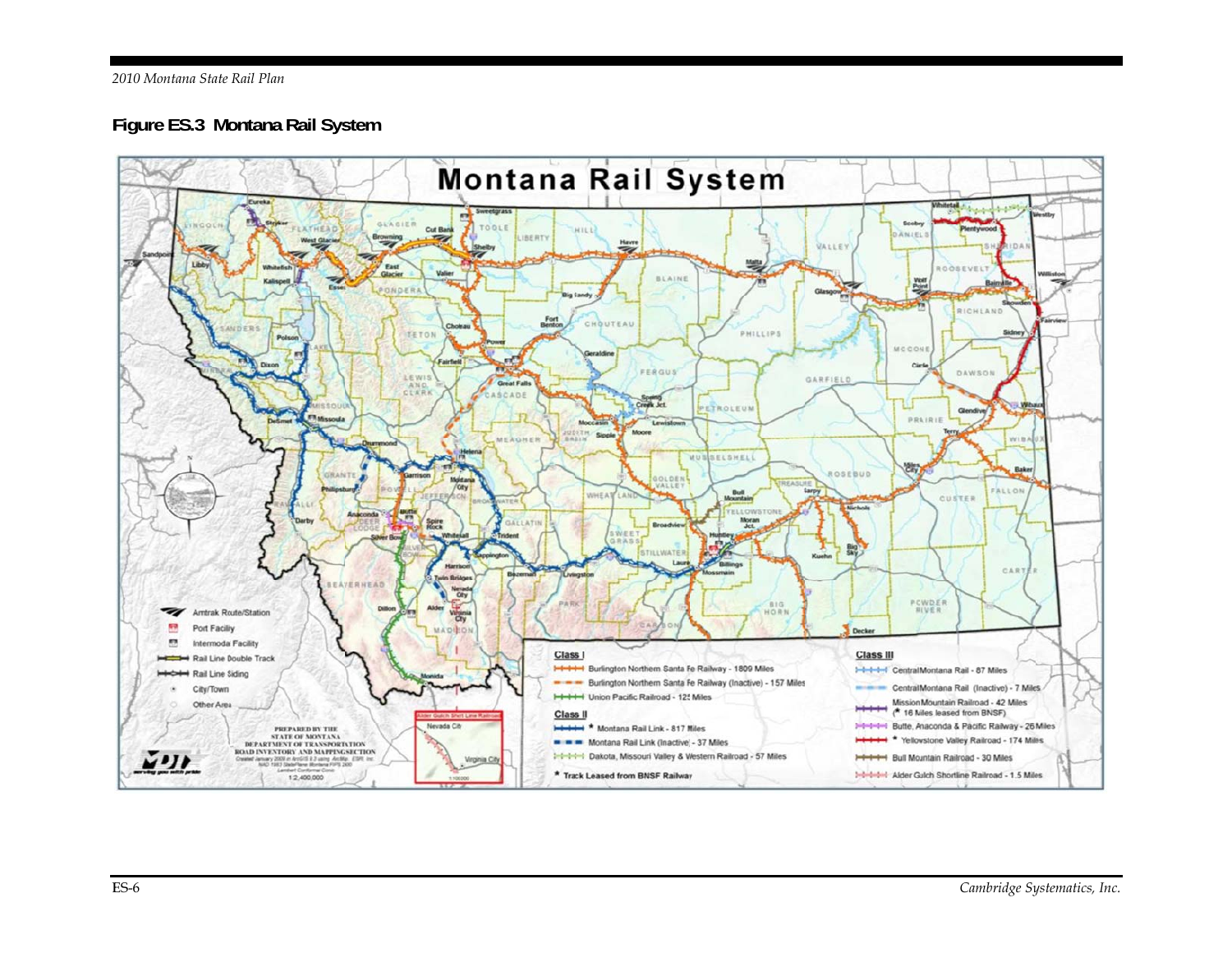BNSF is the largest railroad operator in Montana, accounting for 94 percent of the State's Class I rail miles. In 2007, BNSF hauled \$131 million of revenue freight within Montana, realizing a 6 percent growth since 2005.<sup>2</sup> Coal accounts for approximately 75 percent of BNSF's revenue freight (in terms of tonnage) originating within Montana. Other key commodities hauled by BNSF in Montana include farm products, lumber and wood products, and petroleum and coal products. BNSF rail lines with the most traffic include the entire route across the northern section of the State, from Snowden east to Libby and beyond (generally referred to as the Hi-Line), the routes with coal traffic – from the Big Horn subdivision to the line from near Billings to Glendive, and then to North Dakota beyond Wibaux. The BNSF line from Laurel to Great Falls and Shelby has moderately heavy volume.

Union Pacific (UP) is the other Class I railroad operating in Montana. Despite having a relatively limited number of track miles in the State, UP provides a critical connection between the Port of Montana in Silver Bow County (where UP owns and operates an automotive distribution center) and markets in the western U.S. and southwestern U.S., which are not accessible by other rail carriers in the State. Forest products, combined with lumber and wood products, accounted for approximately 75 percent of UP's tonnage originating in Montana. Other key commodities transported on the line include chemicals and allied products, petroleum and coal products, and nonmetallic minerals (except fuels).

Dakota, Missouri Valley, and Western Railroad (DMVW) is a regional railroad, formerly part of the Soo Line Railroad, with 364 total track miles in Montana and North Dakota. Located in the northeast corner of the State, DMVW operates 57 miles of road in Montana. Wheat is the primary commodity hauled on this line, accounting for almost 96 percent of total revenue freight in 2007.3

After assuming control of Montana's southern route from the Burlington Northern Railroad in 1987, Montana Rail Link (MRL) is one of two Class II regional railroads operating in the State. Of the 875 miles of MRL track located in Montana, MRL leases approximately 70 percent of its road, including 557 miles of main line leased from BNSF.4 Between 2005 and 2007, MRL experienced notable increases in both carloads and tonnage primarily due to increases in coal movements. In addition to coal, the primary commodities transported by MRL in Montana include farm products, petroleum and coal products, and lumber and wood products. The main line from Laurel to Bozeman, Helena, Missoula northwest to Sandpoint, Idaho is the heaviest traveled MRL line.

<sup>2</sup> BNSF Railway, 2005 and 2007 Annual Reports to the Montana Public Service Commission.

<sup>3</sup> Dakota, Missouri Valley, and Western Railroad, Annual Report to the Montana Public Service Commission, 2007.

<sup>4</sup> Montana Rail Link, Annual Report to the Montana Public Service Commission, 2007.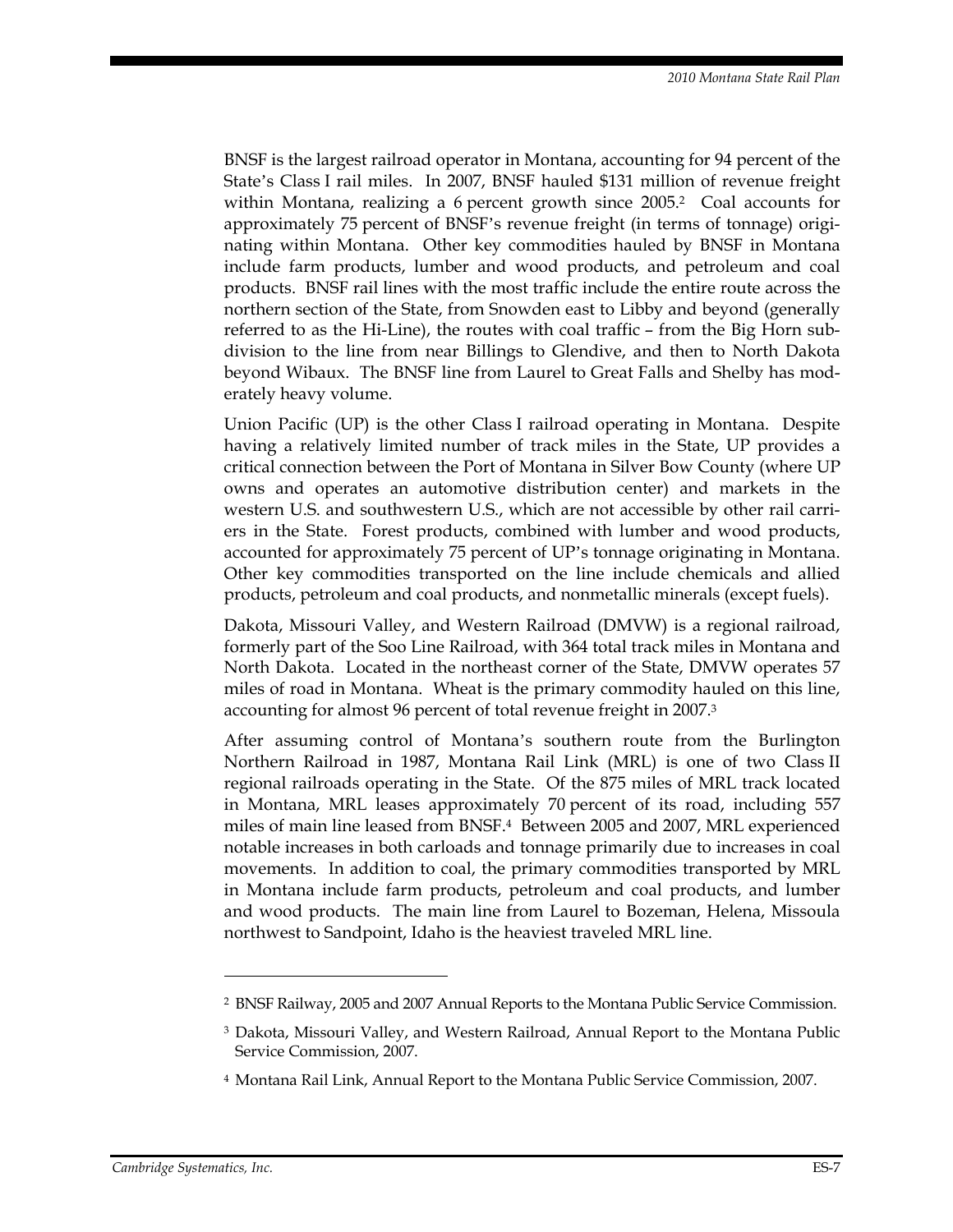Central Montana Rail, Inc. (CMR), a Class III local railroad, operates 87 route miles in the center of the State with a connection to a BNSF main line at Moccasin. While wheat accounts for approximately 92 percent of CMR's total revenue freight, CMR also hauls barley, fertilizer, and scrap.5 In 2007, CMR transported a total of 82,100 tons, attributing to an intrastate operating revenue of \$617,827. A seasonal passenger/tourism train also operates on the line.

The Mission Mountain Railroad (MMR), a subsidiary of Watco Industries that owns and operates 17 short-line railroads across the country, consists of two rail segments totaling nearly 47 miles in Montana. In 2007, MMR hauled 164,620 freight car-miles and 9,790 gross ton-miles, primarily transporting barley, lumber, and various wood products.6

Similar to MMR, Watco Industries also operates the Yellowstone Valley Railroad (YVR) short-line railroad. YVR operates in Northeast Montana and serves several grain elevators along its 179-mile route. With intrastate operating revenues totaling \$353,000 in 2007, YVR's primary commodities included fertilizer, petroleum, and wheat.7

Butte, Anaconda & Pacific Railway (BA&P), formerly referred to as the Rarus Railway, operates 25 miles of road between Butte and Anaconda in the southwest area of the State. While an excursion train also operates on the line between June and September, the principal commodities hauled on the line include copper concentrate and mine tailings.8

Two additional Montana freight rail lines are in various planning stages. Global Rail Group, a division of Signal Peak Energy (formerly Bull Mountain Rail), finished construction in 2009 of a 36 miles single-track rail spur to serve the Signal Peak Coal Mine in southeastern Montana. The line's initial haulage capacity is 10 million gross tons annually, and will increase to 15 million tons as necessary. Portions of the Tongue River Railroad have been proposed for construction since 1983, and have been subjects of various proceedings at the U.S. Surface Transportation Board (STB) and its predecessor, the Interstate Commerce Commission. While legal challenges remain, however, no definitive timeframe has been set for construction and operation of the Tongue River Railroad.

<sup>5</sup> Central Montana Rail, Inc., Annual Report to the Montana Public Service Commission, 2005-2007.

<sup>6</sup> Mission Mountain Railroad, Annual Report to the Montana Public Service Commission, 2007.

<sup>7</sup> Yellowstone Valley Railroad, Annual Report to the Montana Public Service Commission, 2007.

<sup>8</sup> Butte, Anaconda, and Pacific Railway, Annual Report to the Montana Public Service Commission, 2007.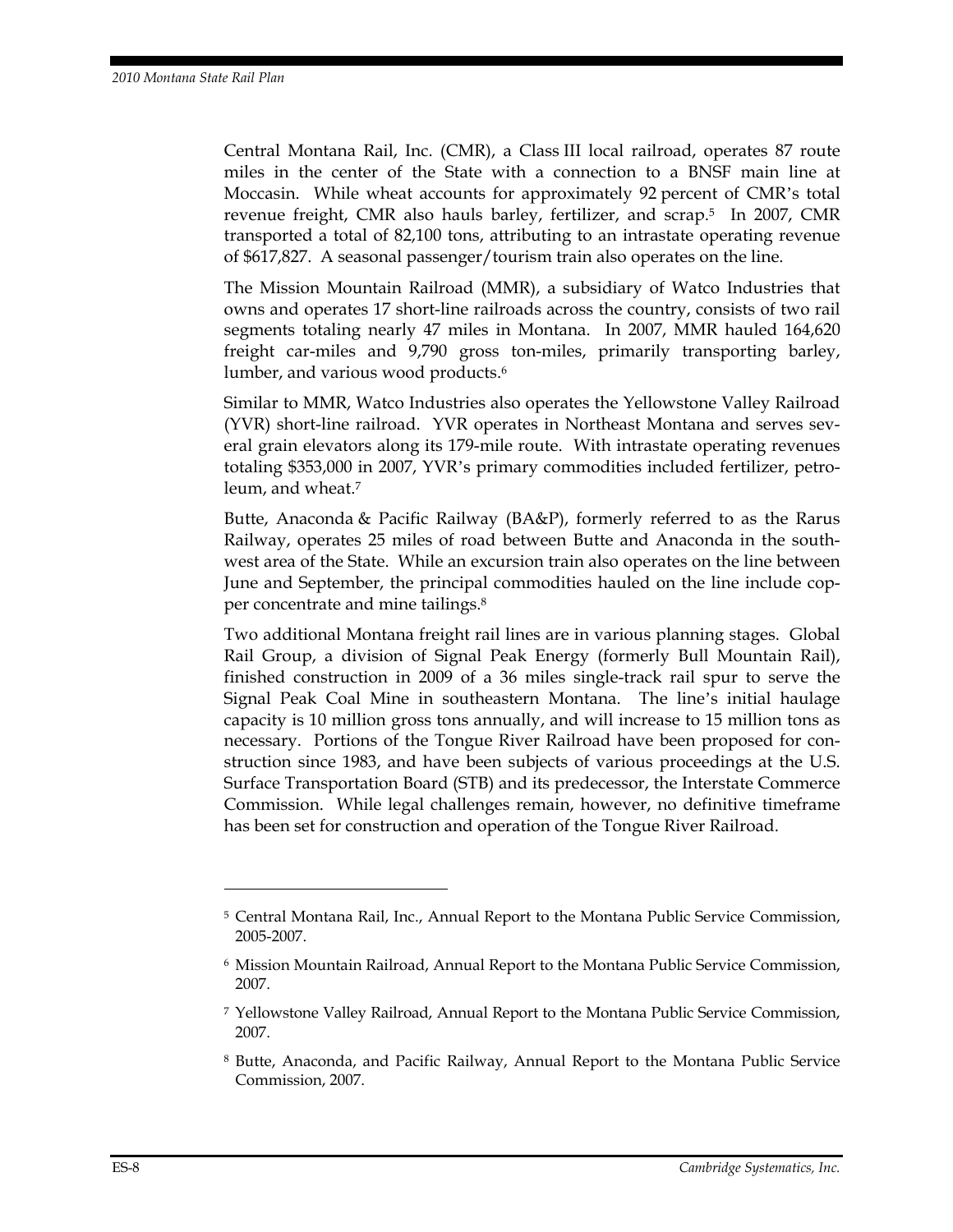Several segments of existing rail lines are currently at risk for abandonment. Changing economic conditions, such as the relocation of a major shipper or a reduction in commodity value or variety, may entice a rail carrier to pursue abandonment if revenues do not support a line segment's operating and maintenance costs. On the BNSF network, abandonment is in process for nearly two miles of road near Great Falls, while abandonment of a section near Glendive-Circle is currently on hold. Several segments of MRL are currently out of service and the YVR segment between Plentywood and Scobey has been a candidate for abandonment for several years.

### **PASSENGER RAIL SERVICE**

For most of the last century, passenger rail service was available between the Midwest and the Pacific Northwest, over the Empire Builder along the Great Northern Railroad, and the North Coast Limited along the Northern Pacific Railroad. Today, the Empire Builder still serves Montana communities and remains one of Amtrak's most popular long-distance routes, but no passenger rail service has been available in southern Montana since the late 1970s. In FY 2009, the Empire Builder had the highest ridership of all of Amtrak's long-distance trains, 515,444, as well as the highest revenue, \$59.7 million. Nationally, this train was the second best performing long-distance train, as measured by the operating loss per passenger-mile.9 The Empire Builder provides valuable benefits to northern Montana residents who depend on passenger rail for medical appointments, sending children to college, and traveling to larger cities along the route for shopping.

Passenger rail advocates, Montana legislators, and Montana Department of Transportation (MDT) officials have been discussing the possibilities of resuming passenger rail service among Montana's largest cities in the south once served by the North Coast Hiawatha. In most cases, Amtrak is authorized and generally willing to provide intrastate passenger rail service if a state government is willing to provide capital costs for infrastructure and equipment and pay the difference between operating expenses and revenues on an annual basis. Many states support these kinds of services, and some state-supported routes are among Amtrak's most financially successful services. Amtrak's legacy routes from its 1971 creation, generally referred to as long-distance trains (such as the Empire Builder), are supported by Federal appropriations for Amtrak operating expenses.

<u>.</u>

<sup>9</sup> Operating loss per passenger mile is calculated as the difference between operating expense and operating revenue divided by the number of passenger miles. Operating expenses include direct expenses directly attributable to train operations (crews, fuel, equipment maintenance, ticketing, route stations) and indirect expenses shared by all Amtrak routes (shared stations, training and supervision, police and safety, insurance, marketing, yard operations). Revenues include ticket revenue and sleeper car revenues.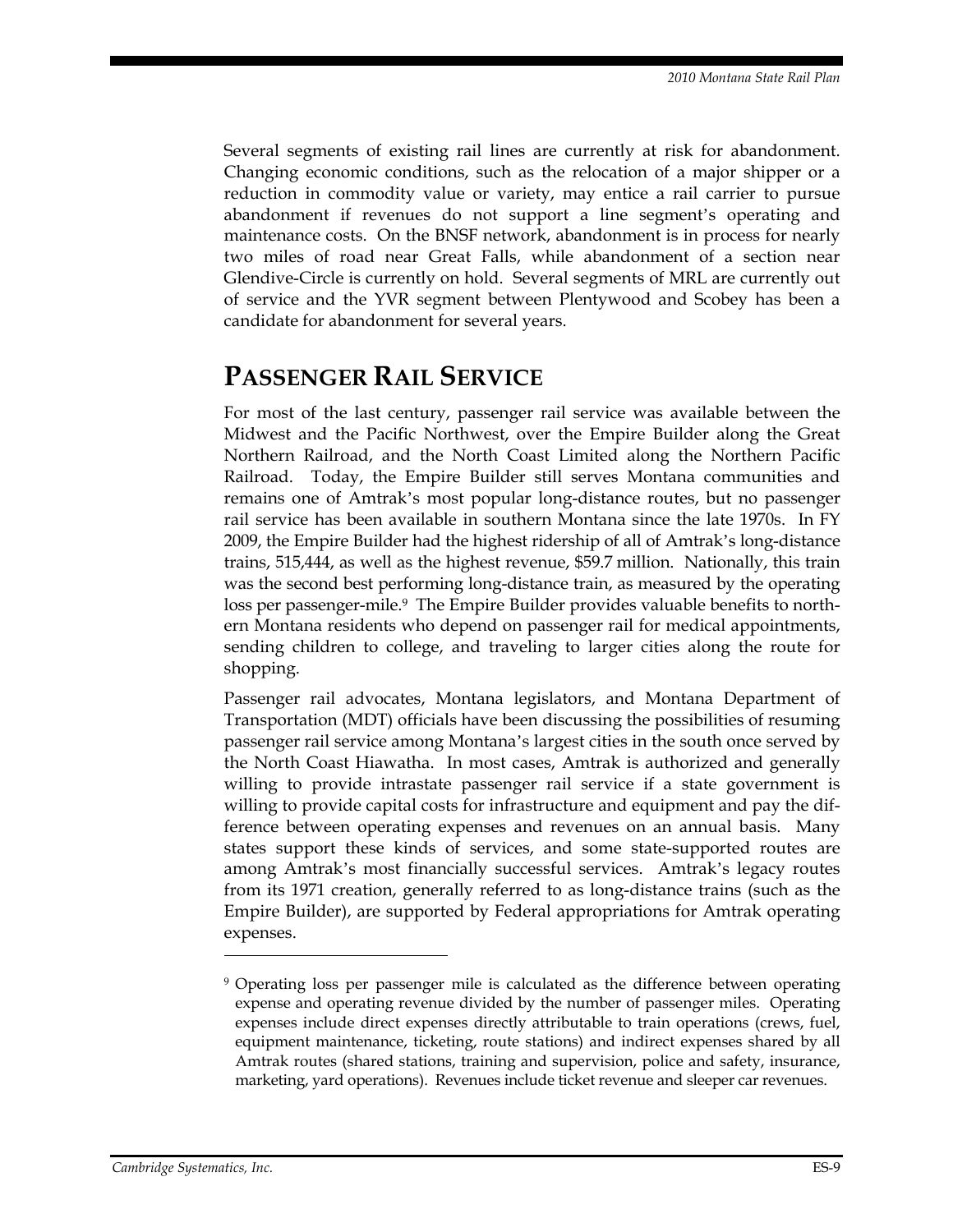In 2008, Congress directed Amtrak to examine the possibility of reinstating passenger rail service on the North Coast Hiawatha route. 10 Amtrak published the resulting study findings in October 2009. The report examined the route generally followed by the former North Coast Hiawatha (NCH) route with a few exceptions. Amtrak estimated the capital and up-front costs of the NCH route to total \$1.043 billion. Amtrak estimated that the NCH annual operating cost would be \$74.1 million, resulting in a \$31.1 million operating loss. The NCH revenues would cover 58 percent of operating costs, which suggests that the NCH would perform better financially than most Amtrak long-distance trains.

Amtrak produced a study in 2010 for Montana that analyzes two route segments in southern Montana: the corridor between Billings and Missoula (considered in greater depth, and referred to in this text as the Tier 1 analysis); and a longer corridor that includes the Billings-Missoula segment extending from Williston, North Dakota to Sandpoint, Idaho (referred to as the Tier 2 analysis).11

The two-tiered study of new passenger rail service in Montana provided by Amtrak, illustrated in Figure ES.4, addresses:

- 1. Capital and operating costs, ridership, and revenue for intercity passenger rail service from Billings to Missoula along routes operated by the Montana Rail Link (MRL), via Bozeman, Livingston, and Helena (Tier 1) (see Figure 4.3); and
- 2. Route assessment and implementation of intercity passenger rail service from Williston, North Dakota to Sandpoint, Idaho over routes operated by the Yellowstone Valley Railroad, BNSF, and MRL (Tier 2).

The Tier 1 analysis estimated capital and up-front costs, developed a proposed operating schedule for Tier 1 service, and estimated annual ridership, revenues, and operating costs. Table ES.3 lists the summary information from the Tier 1 analysis.

<sup>10</sup> PRIIA Section 224 North Coast Hiawatha Passenger Rail Study ("NCH Study"), found on http://www.amtrak.com/servlet/ContentServer/Page/1241245669222/ 1237608345018, under PRIIA submissions and reports, October 16, 2009.

<sup>11</sup> Amtrak Montana Report, 2010: Feasibility and Route Assessment.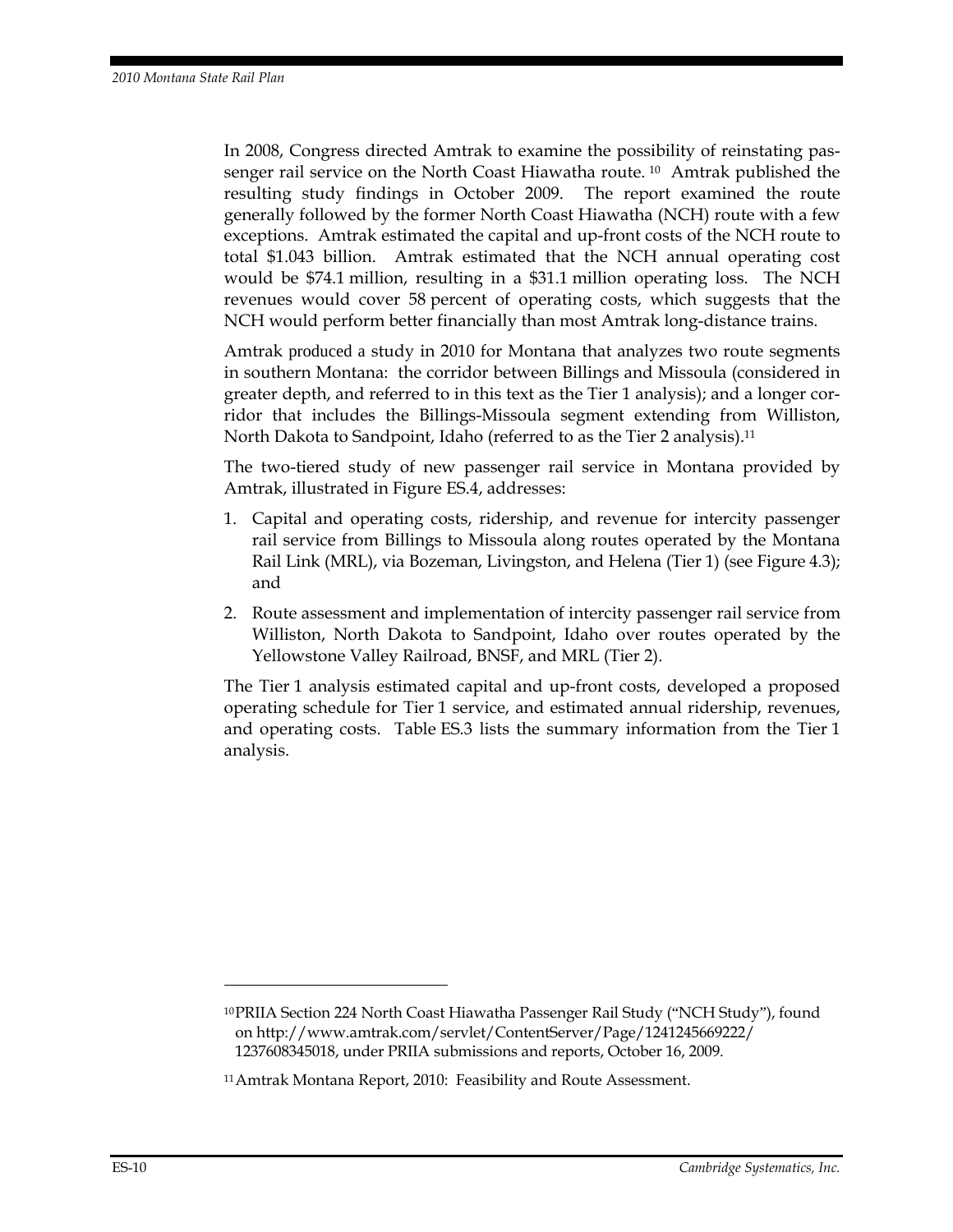

#### Figure ES.4 Amtrak Analysis **Two Tiers**

Table ES.3 Summary Information for Tier 1 Route

| Element                                   | Amount        |  |
|-------------------------------------------|---------------|--|
| One Time Capital Costs                    | \$159,050,000 |  |
| <b>Estimated Annual Ridership</b>         | 15,300        |  |
| <b>Estimated Annual Passenger Revenue</b> | \$400,000     |  |
| <b>Estimated Annual Operating Costs</b>   | \$12,600,000  |  |
| <b>Estimated Annual Operating Subsidy</b> | \$12,200,000  |  |

Source: Amtrak Montana Report, 2010: Feasibility and Route Assessment.

For the Tier 2 analysis, Amtrak assessed capital improvements that would be necessary between Williston, North Dakota, and Sandpoint, Idaho to meet both the requirements of passenger service and the operating needs of the host railroads. This assessment was accomplished by a limited sample of route inspections and through information from the host railroads.

The Tier 2 analysis did not include capital cost estimates similar to those in Tier 1. The MRL segments of the line (Missoula to Sandpoint) are in excellent condition and would likely require only modest capital investments. However, the eastern segments from Glendive to Snowden will require more extensive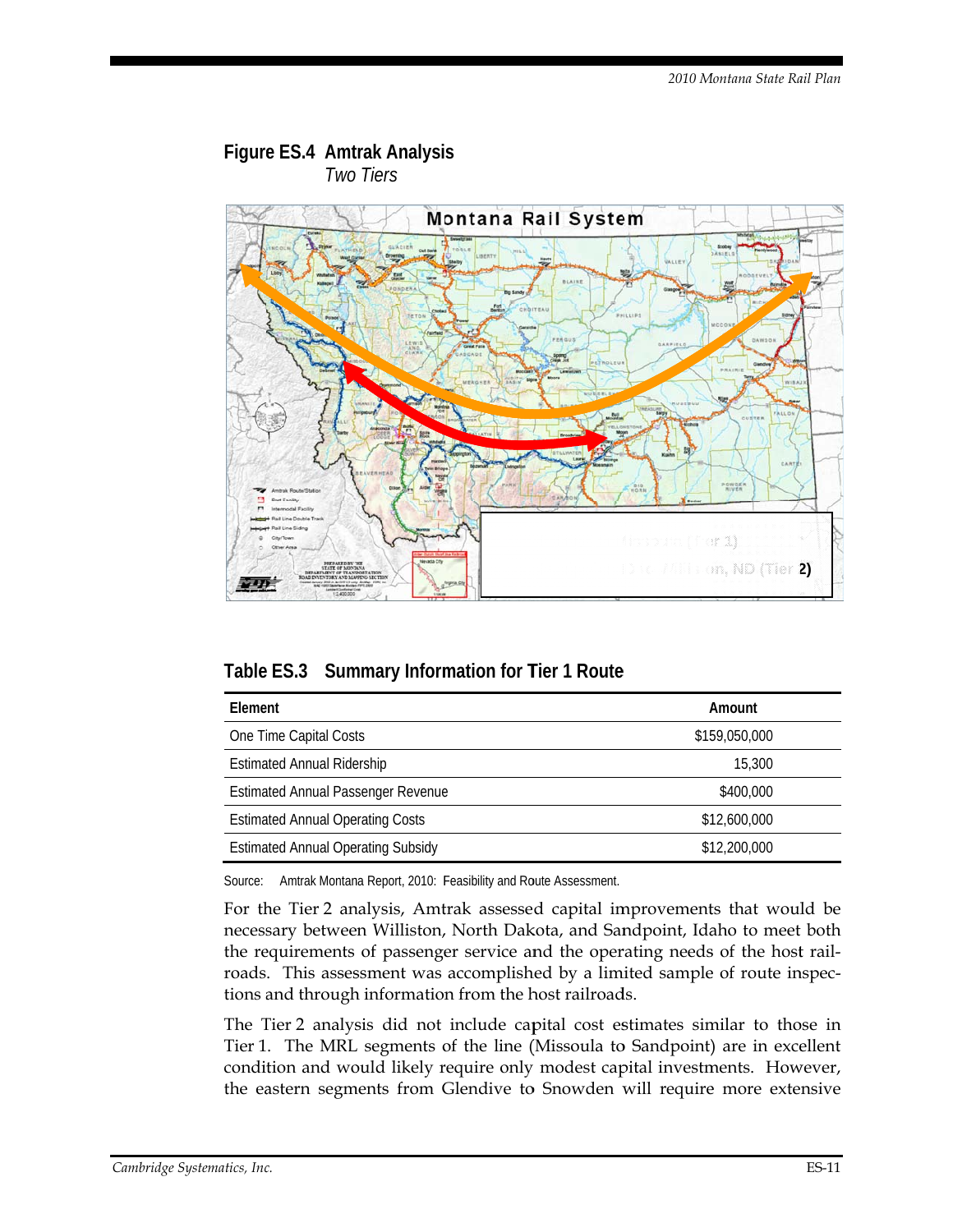infrastructure improvements: track and signal upgrades and maintenance, expanded sidings, and grade crossing protection upgrades. Capital cost estimates for these segments would be highly speculative without more detailed engineering analysis, and therefore this 2010 State Rail Plan does not include those capital cost estimates.

To begin new service, non-Federal funding will likely be required to leverage Federal grants for planning and capital improvements (infrastructure and rolling stock) and to provide ongoing operating support for new service.

Various new Federal funding programs for passenger rail have been authorized in the past 12 months and further appropriations for passenger rail are expected in the 2010 fiscal year and beyond. These programs include:

- American Recovery and Reinvestment Act (ARRA) of 2009 Discretionary Multimodal program, providing \$1.5 billion for passenger rail improvements;
- ARRA High-Speed Rail program, allocating \$8 billion for projects with environmental clearance, corridor planning, and state rail planning;
- Intercity Passenger Rail Improvements (IPR), providing \$90 million to augment ARRA and fund corridor and state rail planning;
- Passenger Rail Investment and Improvement Act (PRIIA) of 2008, which has allocated \$1.9 billion to intercity passenger rail, \$1.5 billion to high-speed rail, and \$0.3 billion for congestion relief; and
- Rail Rehabilitation and Improvement Financing (RRIF) Loans, providing up to \$35 billion for rail infrastructure capacity.

Additional provisions for passenger rail improvements may be included in the next Surface Transportation Authorization Bill.

# **GRAIN CAR CONSOLIDATION FACILITY IMPACT ANALYSIS**

Grain shuttle facilities – large grain elevators designed to load 100 to 110-car trainloads quickly – are playing an increasingly important role in the distribution of Montana grain. Their emergence and increasing prominence represents a technological shift that affects Montana farmers, grain elevator operations, shortline and larger railroad operators, and the State's roadway system.

Wheat is Montana's primary international export, representing 31.64 percent of the State's export value in 2006. Pacific rim countries are the biggest consumers of Montana wheat, led by Japan, the Philippines, South Korea, and Taiwan, illustrated in Figure ES.5.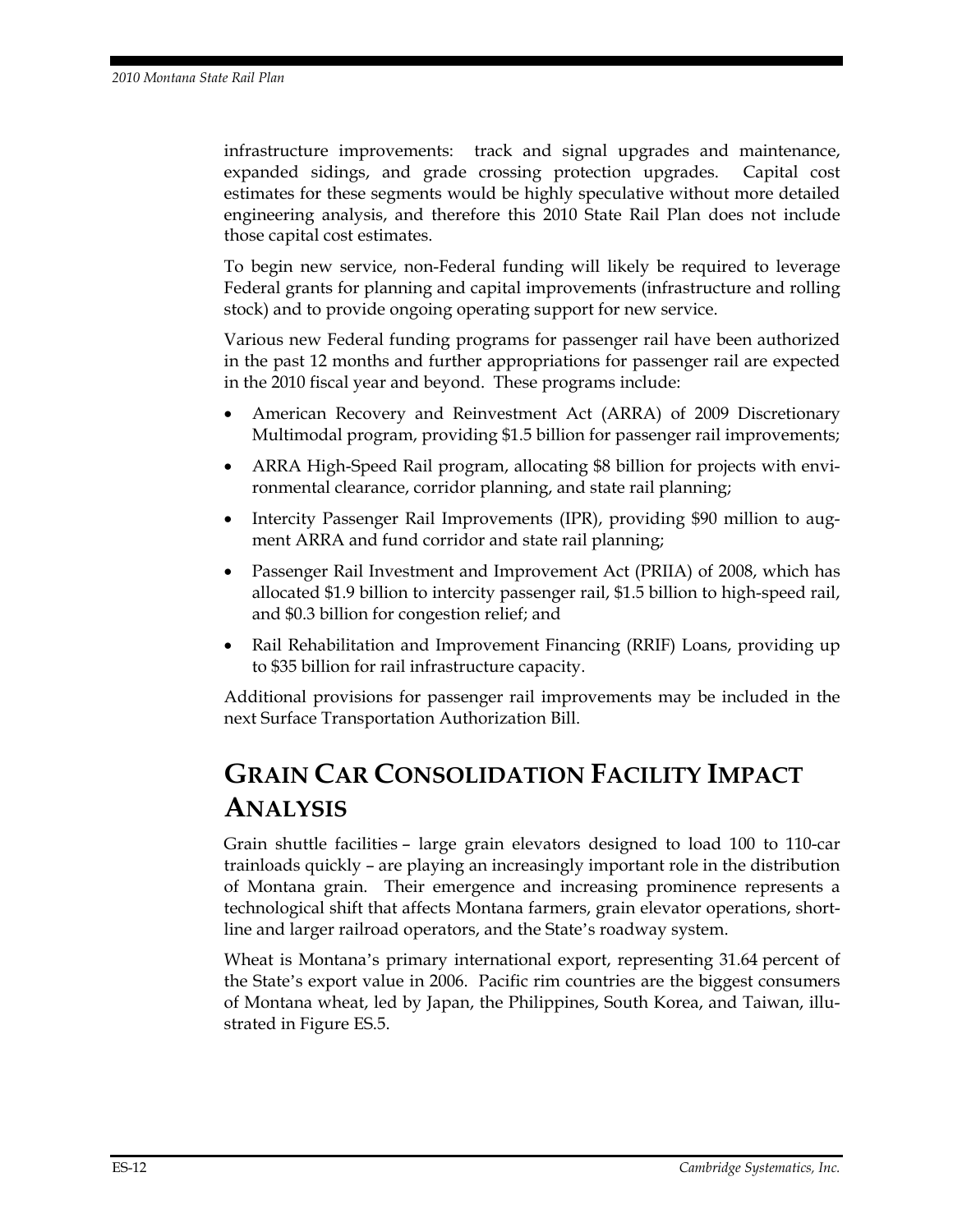

**Figure ES.5 Wheat Exports from Pacific Northwest Ports**  *2005 to 2007* 

Source: U.S. Department of Commerce, Bureau of the Census, World Trade Atlas.

Figure ES.6 shows the counties in Montana that produce the most wheat.

Historically, Montana producers relied upon smaller, local elevators, which provided train service in 52-car units, 26-car, or fewer. The increasing prevalence of larger, more centralized grain shuttle facilities represents a substantial shift in transportation demand for the regional economy of northern and eastern Montana. There are 15 of these facilities in Montana, each estimated to cost around \$4 million apiece to construct. Unit train movements of grain from shuttle facilities to port elevators offer faster transit times and quicker turnaround of grain cars, economies of scale that benefit railroads and the shuttle facilities. The growing market share for these larger facilities has led to a reduction in the number of grain elevators available for grain producers, from a total of 189 elevators in 1984 to 121 elevators by 2006.

Wheat producers nearer shuttle facilities may receive more reliable rail service and may benefit from product prices that reflect the exporters' lower rail transportation costs. However, other producers must travel further to reach shuttle facilities, and they tend to use larger trucks to do so, which increases their transportation costs. The combination of heavier trucks over longer distances is expected to accelerate maintenance needs of roadways, some of which may need to be redesigned to accommodate the needs of larger trucks.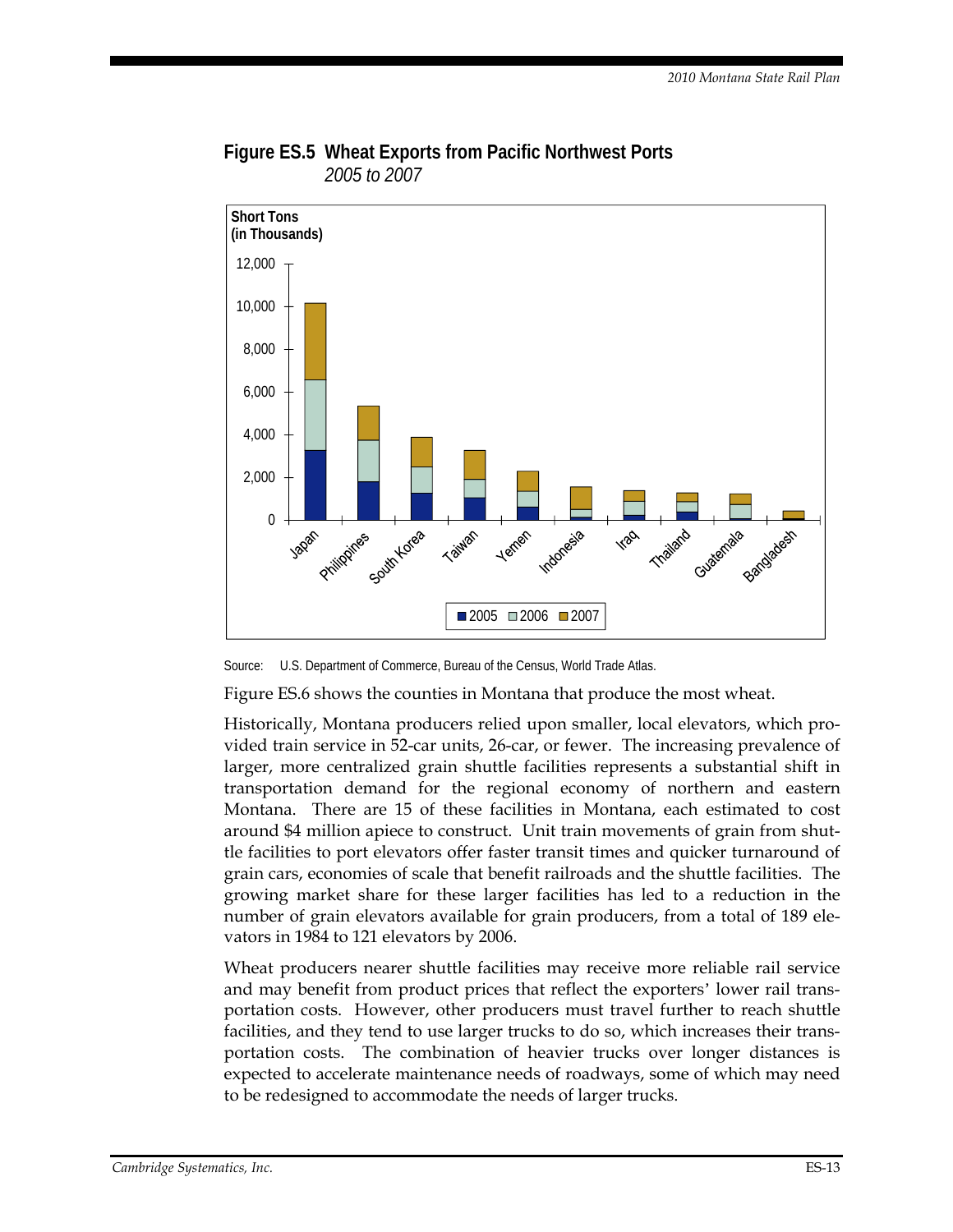

### Figure ES.6 Wheat Production by County 1980 to 2007

Source: Cambridge Systematics analysis of data from the National Agricultural Statistics Service, U.S. Department of Agriculture, downloaded from http://www.nass.usda.gov/QuickStats/Create\_County\_Indv.jsp.

While the railroads and export shippers (who own many of the shuttle facilities and the port loading facilities in the Pacific Northwest) appear to be reaping the financial benefits of the efficiency improvements grain shuttle facilities provide, transportation costs are shifting to farm producers in the form of higher transportation costs and higher costs to governments to maintain roadway networks. These trends are indicated in data collected in the Montana Rail Grain Transportation Surveys produced for the Montana Wheat and Barley Committee in cooperation with MDT.

Over the long term from a statewide perspective, potentially negative effects to producers, independent elevators, and short-lines are somewhat offset by positive impacts for rail and elevator operators, benefits that could move downstream to producers in the form of better prices and services, better market access and greater regional competitiveness.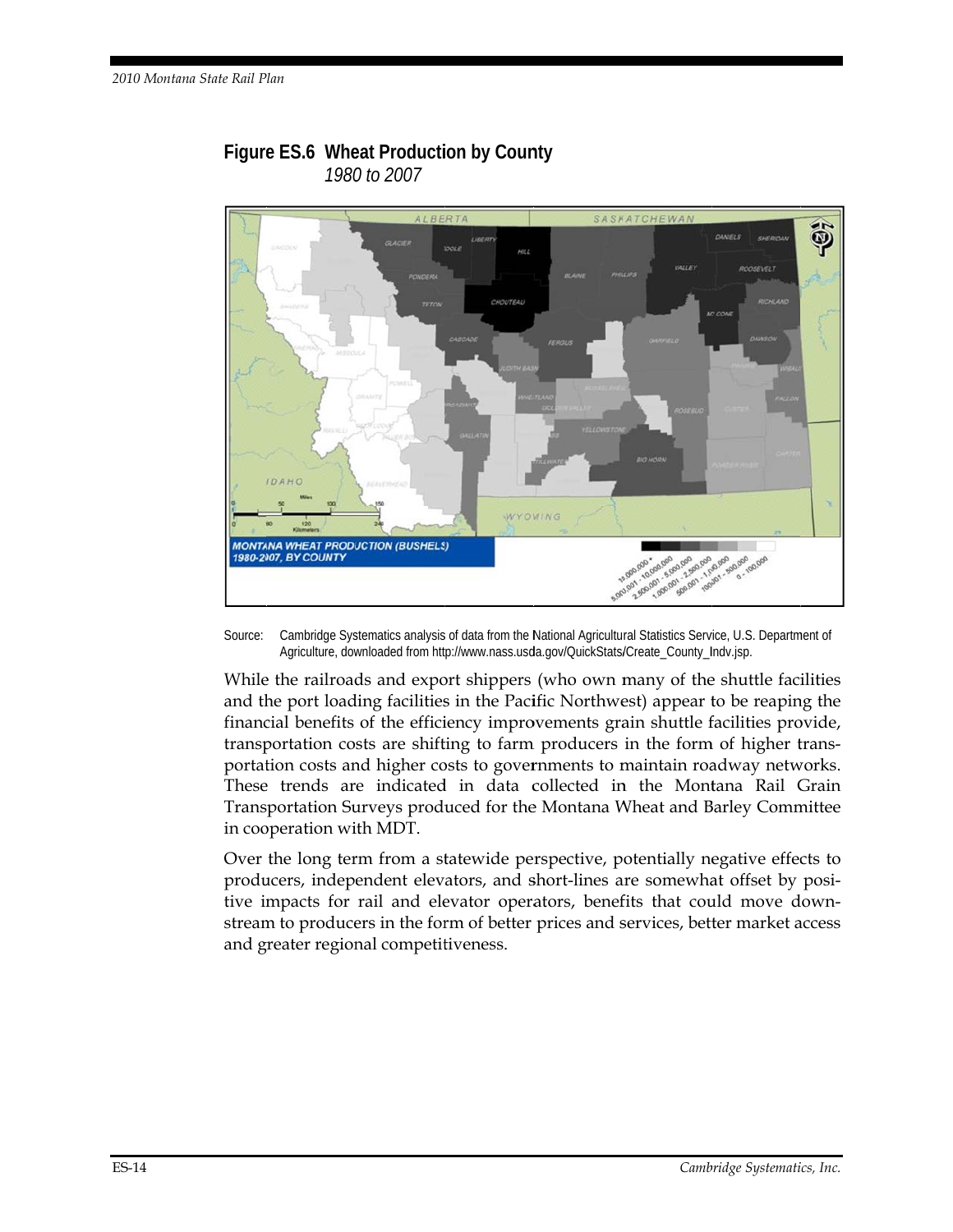## **PUBLIC RAIL FUNDING PROGRAMS**

In the 1970s, rail planning became a requirement of states wishing to participate in the Local Rail Service Assistance program, a Federal rail financing program. In 1989, the Federal Railroad Administration (FRA) updated the program and renamed it the Local Railroad Financing Assistance (LRFA) program. Federal appropriations to the program stopped in 1995, and states continued to make grants and loans for rail-related projects under Federal oversight. Under these programs, between 1979 and 2008, Montana made a total of \$11,112,682 in grants and loans for rail improvements.

In 2005, the Montana Essential Freight Rail Act established in state law guidelines for the Montana Essential Rail Freight Loan Program. The program is a revolving loan fund administered by MDT to encourage projects for construction, reconstruction, or rehabilitation of railroads and related facilities in the State. Although the program enables bonding and includes statutory authority of up to \$2 million annually, no additional funds have been budgeted for the program to date. The MRFL fund currently has a balance of about \$1.14 million, comprised of repayments from previous Federal loans.

Various other Federal programs provide financial support for rail improvements. Federal support to states go to safety improvements for road-rail crossings through the Highway Safety Improvement Program (HSIP), which became a core Federal-aid funding program with the passage in 2005 of the Federal transportation reauthorization bill, SAFETEA-LU. Federal funds for grade crossing protection devices have been a feature of Federal highway funding programs for decades, and are distributed to states on a formula basis.

In October 2008, Congress enacted legislation, the Rail Safety Improvement Act of 2008 and the Passenger Rail Investment and Improvement Act (PRIIA) of 2008 (Federal passenger rail investment programs are described in more detail in the Passenger Rail section). The safety provisions do not authorize the scale of Federal investments included in PRIIA, but two authorized grant programs may provide opportunities for Montana. Also, the Rail Rehabilitation and Improvement Financing (RRIF) program provides loans and credit assistance to both public and private sponsors of rail and intermodal projects. RRIF funding may be used to acquire, improve, establish, or rehabilitate intermodal rail equipment or facilities, and is a good match for Montana rail carriers and shippers with projects with revenue potential for loan repayments.

# **MONTANA RAIL ISSUES**

Limited rail competition in Montana provides shippers with few competitive options to moderate rail rates, car availability, or services. However, a 2004 rail competition study by R.L. Banks & Associates found that limited rail competition is only one of several other factors contributing to the dual problems of high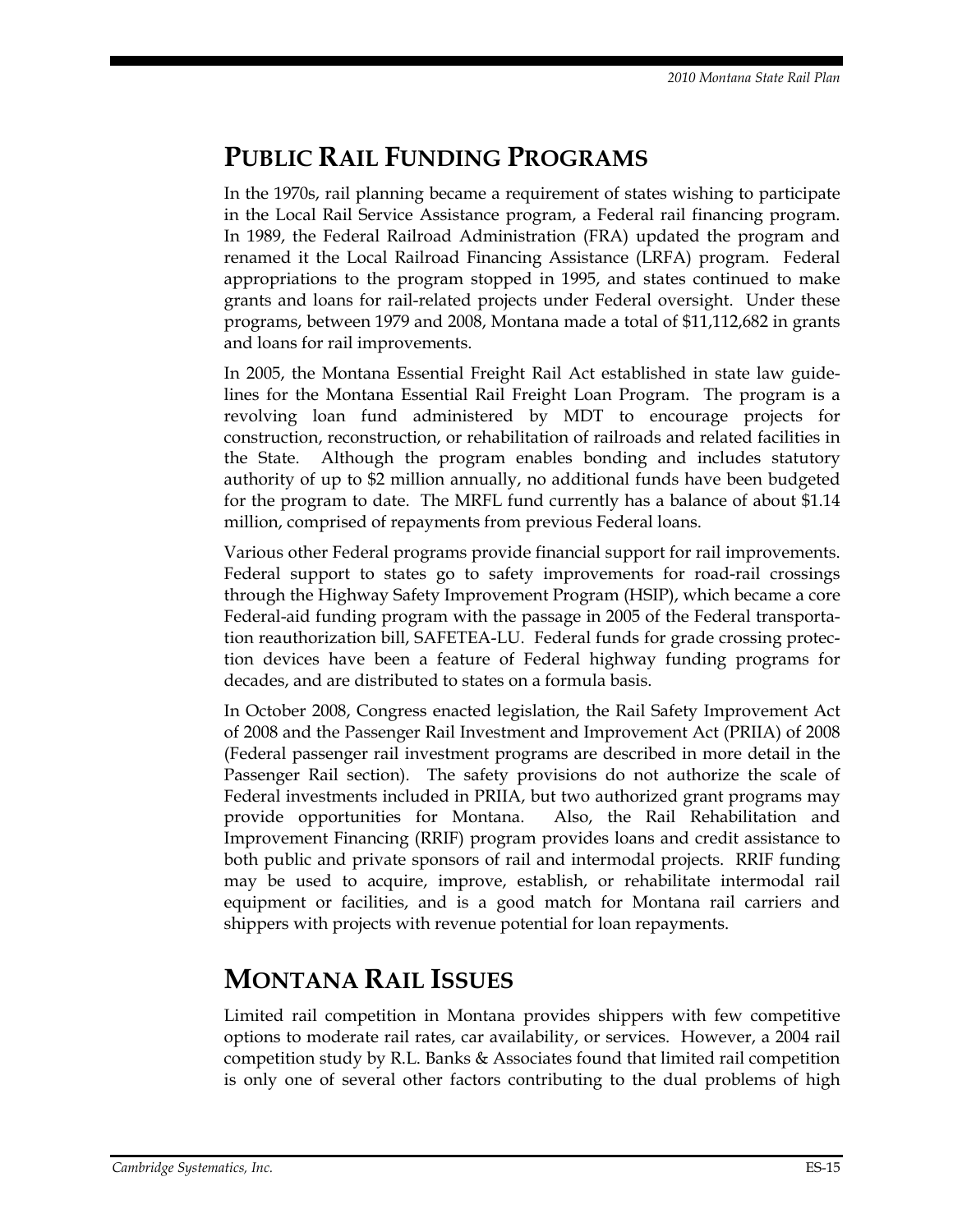rates and limited service for general freight, agriculture, and intermodal rail shippers in Montana.12 Other factors in Montana include:

- Relatively small transportation market;
- Geographic position and distance from the more robust West Coast and Midwest markets;
- Staggers Rail Act emphasis on financial health of the railroads, and interpretation of that law by the Interstate Commerce Commission (ICC) and its successor entity the Surface Transportation Board (STB); and
- Limited transportation options in Montana other than rail (distance to barge option and long trucking distances).

Since three of these four factors lie beyond the influence of public policy, much of the efforts of Montana shippers and elected officials to expand service or reduce rail rates have focused on legal remedies through new laws at the Federal level or changing interpretation of laws by Federal regulators. These new laws include changes to economic regulation procedures by the Surface Transportation Board, and changes to Federal antitrust laws to change some railroad practices that may offer rate relief or access to competitive rail service.

In 2005, the Montana Legislature created the Rail Service Competition Council and charged it to promote rail service competition, reevaluate the State's railroad taxation practices, and perform various coordination efforts to increase competitive options for smaller shippers. The 2009 Railroad Rate Report prepared by the State Attorney General's Office found that Montana shippers continue to be charged high rates compared to other wheat producing states, pay excessive fuel surcharges, and receive inadequate services, such as fewer grain elevators, poor car availability, and poor shipment timing.13 Recent private initiatives include a rate arbitration agreement between BNSF and the Montana Wheat and Barley Commission.

The balancing act for railroads, shippers, and policy-makers is in the difference between rates that are "reasonable" and rates that are "fair." Rate fairness would give shippers similar rates for similar shipments, while rate reasonableness could allow railroads to set rates by considering fixed network costs and competitive options available to shippers, subject to some upper limit on how much the rate exceeds marginal costs. According to new Federal studies of rail competition, potential changes in the regulation of railroad rate-setting practices might benefit shippers of larger quantities of homogenous products whose quantities and

<sup>12</sup> R.L. Banks & Associates. *Rail Freight Competition Study as Provided by Montana Senate Bill 315*, October 29, 2004, page ES-2.

<sup>13</sup> Cutler, John, et al. *Railroad Rates and Services Provided to Montana Shippers: A Report Prepared for the State of Montana*, prepared by the State Attorney General's Office, February 2009.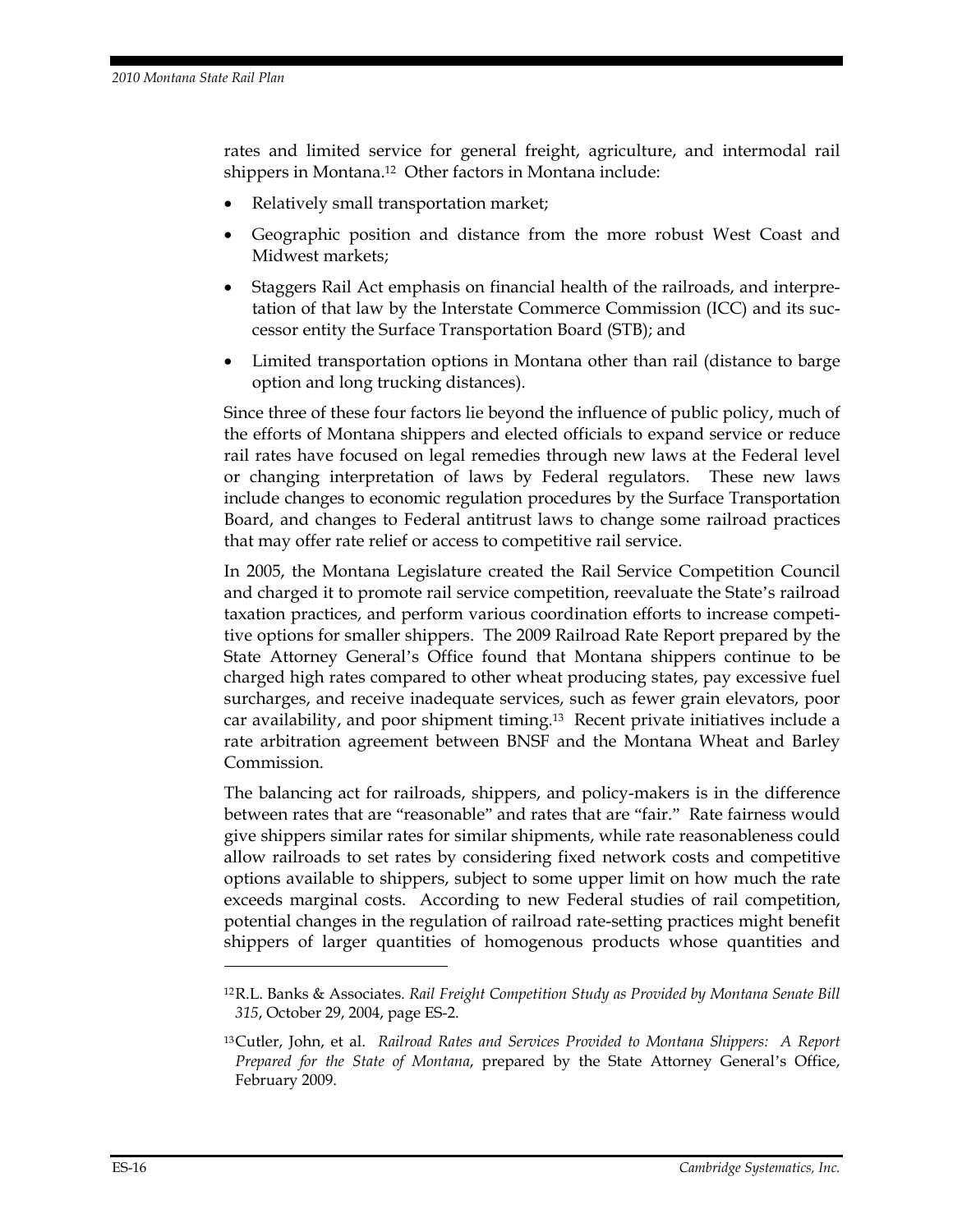frequencies of carloads would attract service rather than smaller shippers. Those same competition studies still report that Montana is an area of the country with relatively higher rail rates because of limited modal alternatives and limited rail competition, and longer shipment distances. This shows both in rate measures such as the ratio of Revenue over Variable Costs  $(R/VC)$  and in correlations between market structure factors limiting competition and wheat pricing models (shown in Figure ES.7). The new Federal competition study admits that there are markets - geographic and commodity - for which additional regulatory attention may be needed to offer reviews of rate reasonableness.

### Figure ES.7 County-Level Effects of Market Structure Variables in Wheat Pricing Models on Real Revenue per Ton-Mile



Source: Figure ES.4, 2008 Christensen Study, page ES-14.

MDT also studied the potential for new intermodal shipment points in the State, as Montana only has one intermodal terminal, in Billings on the BNSF. Montana shippers contacted in surveys reported that they were interested in new intermodal service. Fifty-nine percent of those surveyed stated that they would use intermodal services for export movements, and 52 percent of those surveyed reported that they would use intermodal services even if offered less than daily. However, studies of possible intermodal container volumes supported by